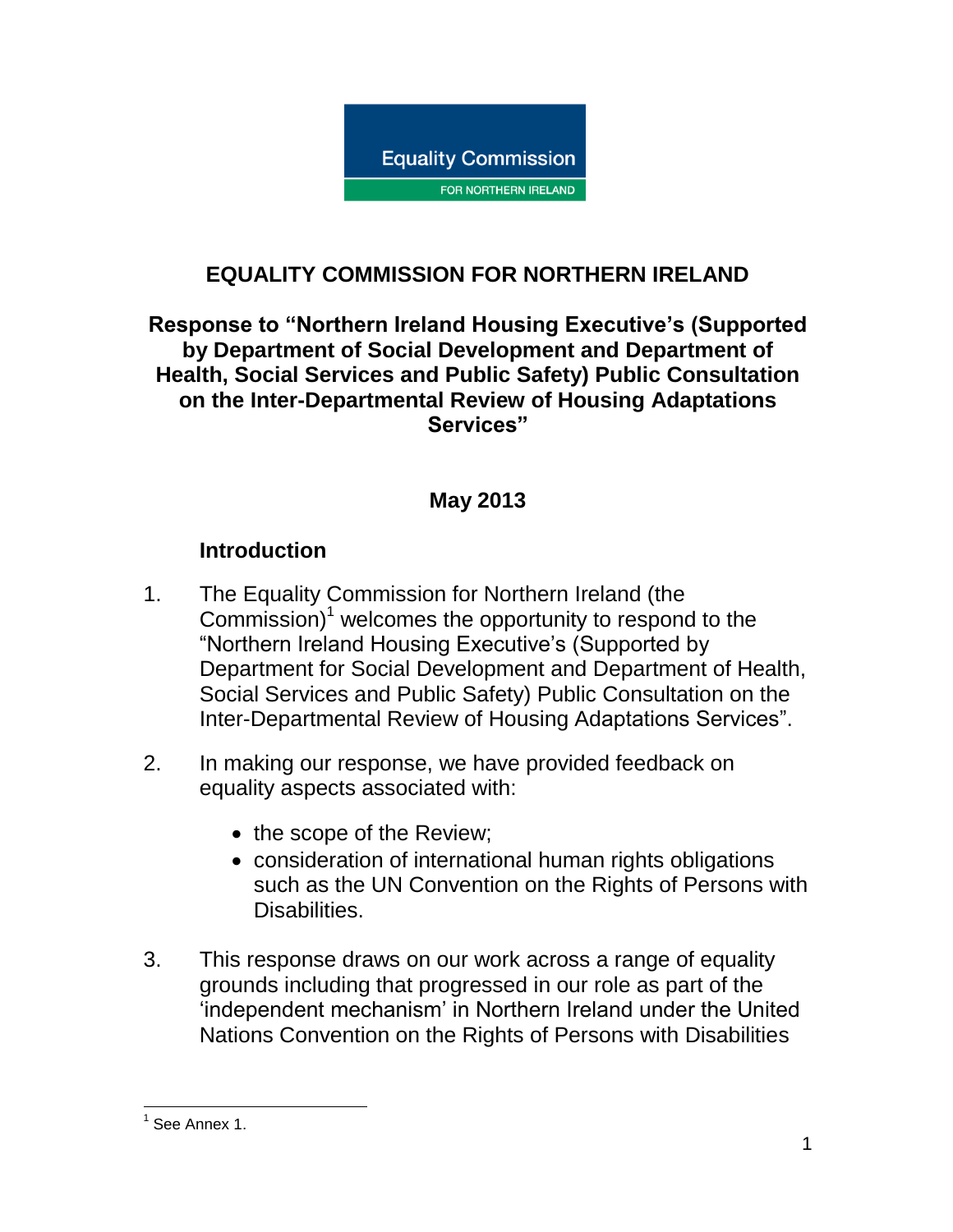(UNCRPD) to promote, protect and monitor its implementation<sup>2</sup>.

# **Executive Summary**

- 4. The Commission broadly welcomes both the purpose and scope of the Review and agrees in general terms with the social and economic analysis therein which provides a strong evidence base for the continuing and growing need for the housing adaptations services.
- 5. In particular, we are pleased to acknowledge the consideration given to the UNCPRD and the recognition of the importance of service user involvement and participation both to inform and shape the terms of reference and substance of this Review and in the ongoing development of housing adaptations services.
- 6. We note positively the inclusion in the consultation workshops of service users from both the social and private housing sectors. Furthermore, we acknowledge the extent of the engagement with older and disabled people undertaken by Disability Action in partnership with the Northern Ireland Housing Executive as part of the research involved in this Review.
- 7. The Commission advised the Northern Ireland Housing Executive on equality and human rights matters prior to this public consultation exercise and we acknowledge that many of the issues we highlighted have been taken into account in the consultation paper.
- 8. The Commission also welcomes the ongoing work by the Executive, commenced in 2010, to develop an accessible housing register following on from a recommendation from an earlier adaptations review in 2001. However, given the delay involved in finally undertaking this work, it is important that the recommendations in the current Review are time bound.

.

 2 See Annex 1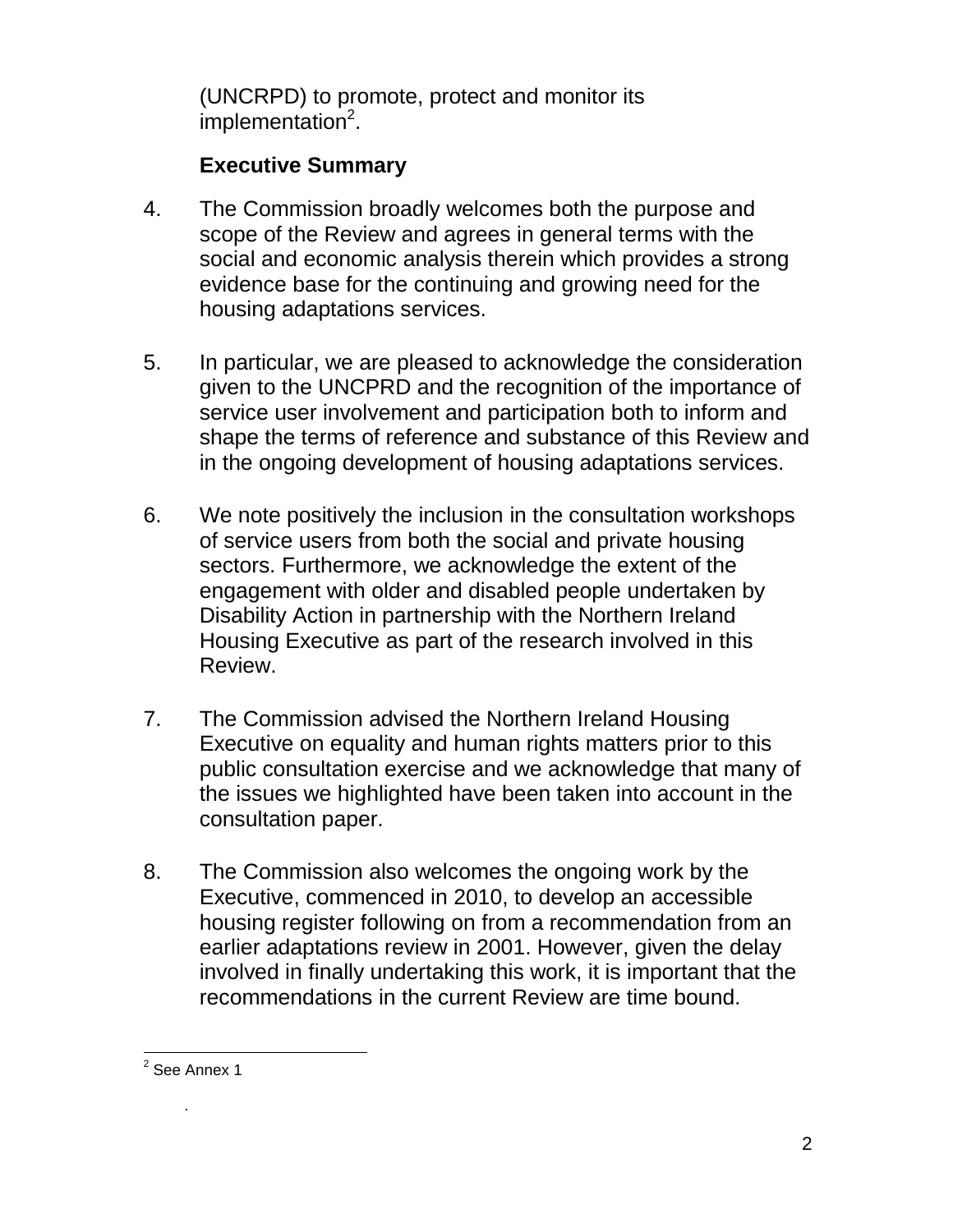- 9. We would also like to draw attention to a number of issues which, we believe, merit further consideration and these are summarised below:
	- service user participation should be evident across all tenures and action to identify arrangements to facilitate this are essential;
	- individual service users' feedback should inform and shape the development of any new adaptations framework through the development of a standard procedure to evaluate and record individual service user journeys;
	- Lifetime Home Design Standards should be included in new build across all tenures alongside wheelchair standard design housing;
	- option appraisals should include key information on each option e.g. facilities provided, timescale for completion of adaptation etc.
	- the need for greater emphasis on inclusive design to meet the needs of people with a range of disabilities;
	- the suitability of prefabricated pods for people with certain impairments;
	- the wider external environment necessary to provide accessibility, such as the pedestrian environment and availability of local infrastructure such as access to transport, shops and social activities;
	- the need for the adaptations service to take into account the needs of people with sensory, hidden, learning and mental health issues as well as the requirements of those with physical disabilities;
	- the need to take into account the multiple identities of disabled people, including older people and young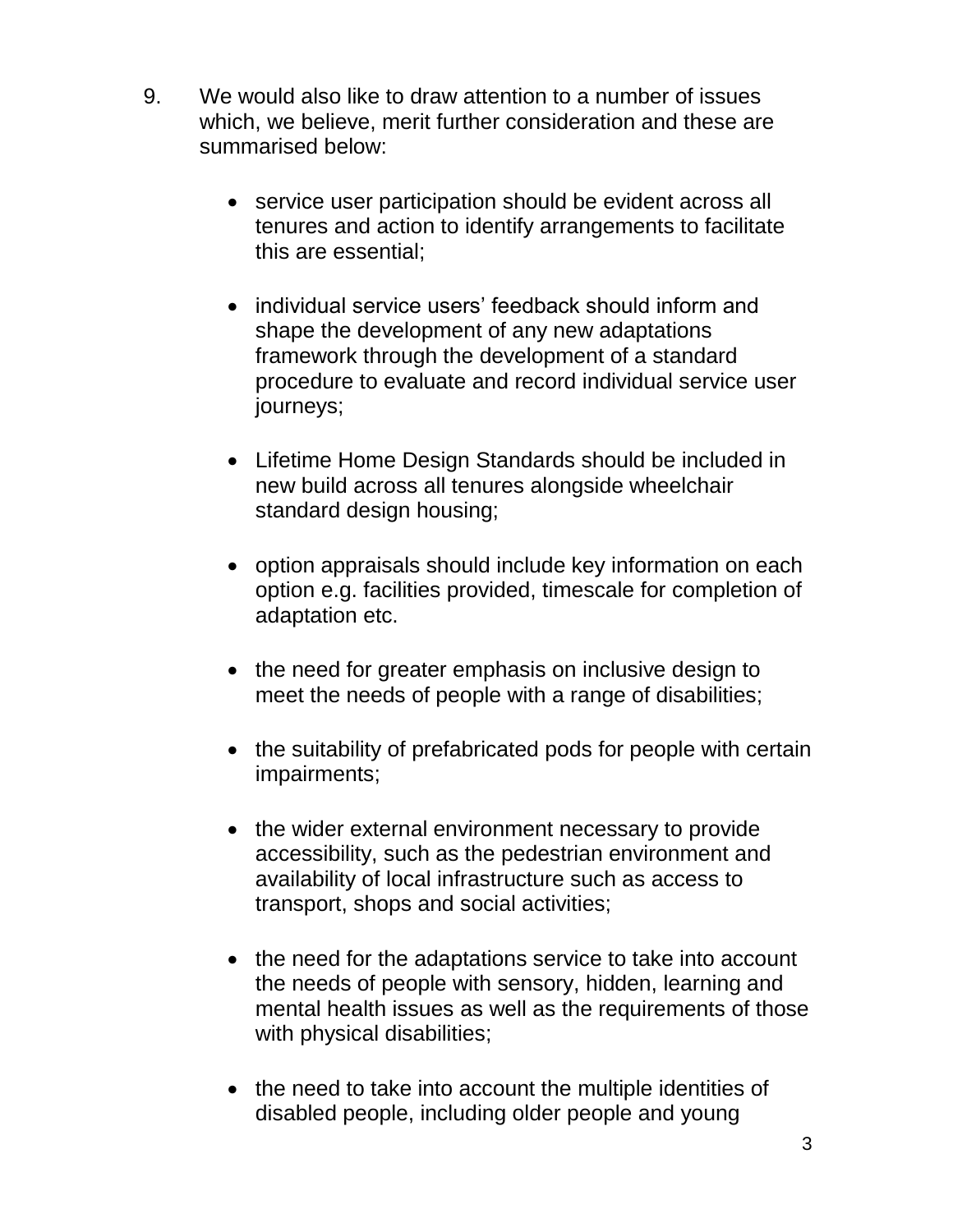people, as well as broad pan disability issues;

- the support and assistance which should be provided to tenants/service users living in the private sector, particularly to those individuals living on low incomes, including consideration of extension of legislative support as available to tenants in England and Wales;
- the need to ensure that information relating to the choices available to people through the adaptation services is widely distributed and advertised in a range of accessible formats;
- the need to ensure a consistent approach to the inclusion of equality of opportunity in procurement standards pertaining across all tenures
- differences between disability equality legislation in Northern Ireland and GB relevant to the Review;
- the need to allocate sufficient resources to the adaptations services across all tenures;
- the need to prepare an outcome focused action plan setting out key targets and associated performance indicators for the revised housing adaptations service.

#### **Service User Involvement**

10. We welcome the references made within the Review to a range of models for service user involvement. We would recommend that further consideration be given to how feedback from individual service users can inform and shape the development of the new adaptations framework e.g. surveys, face-to-face interviews etc.

### **Individual Service User Protocols**

11. We have been advised through the workshops that service users have been encouraged to sign off on the completion of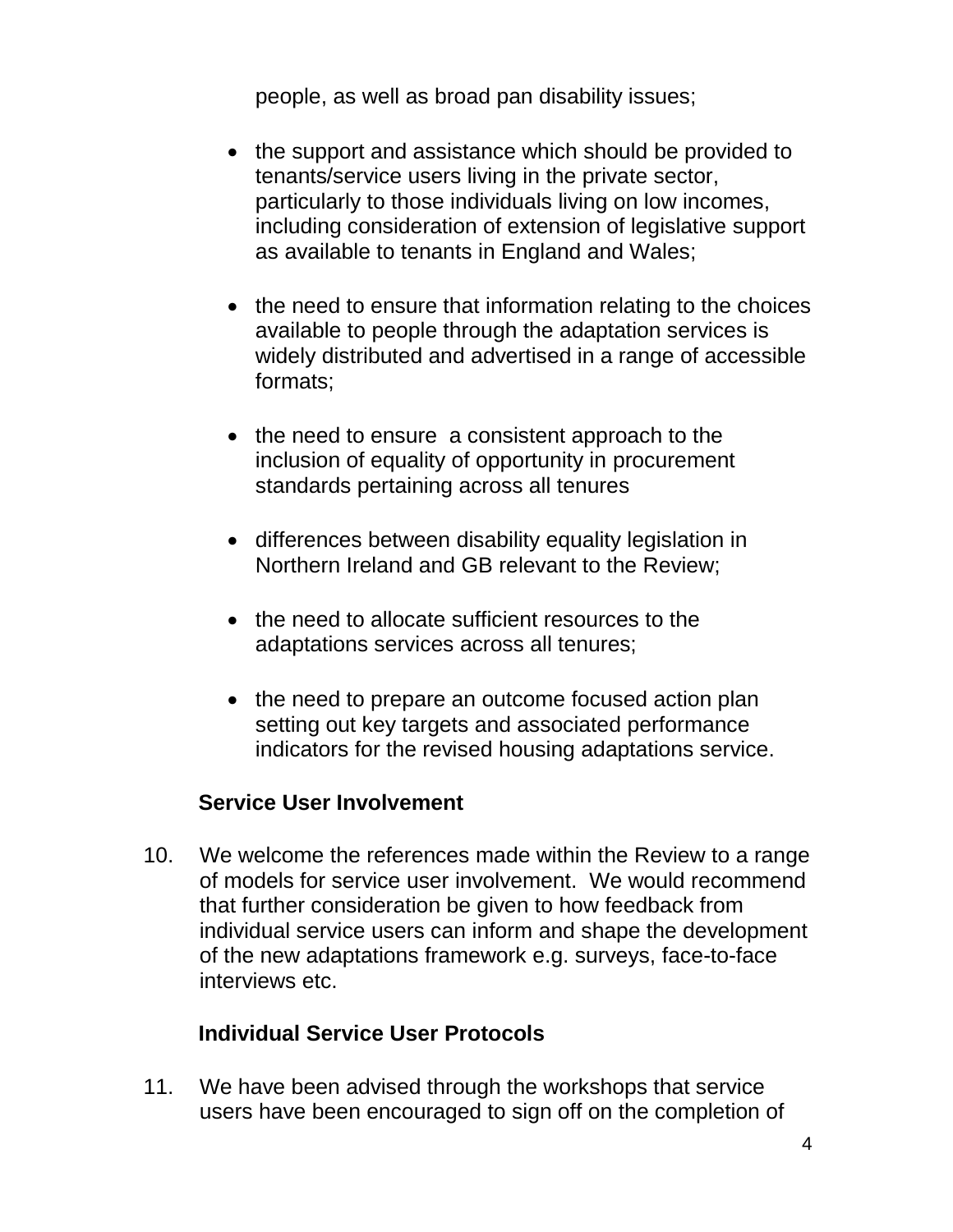adaptations prior to the full completion of the work. Specifically, contractors often ask service users to sign off on completed adaptations without restoring changes to the dwelling made to facilitate the adaptations e.g. doors have not been reconnected at various egress points.

- 12. Any sign off should not be considered until any outstanding issues or concerns of the service user have been addressed to a reasonable standard. A clear protocol should be established to ensure that any physical alterations to the existing property to facilitate adaptations should be repaired prior to signing off on completion of the adaptations.
- 13. Action should be taken to require follow-up engagement with service users to assess the level of satisfaction with the adaptations process and outcomes. It is important to note that any strengths or weaknesses associated with the adaptations process are more likely to be captured, immediately following the end of the adaptations process.
- 14. The Commission recommends that consideration should be given to the development of a standard procedure to evaluate individual service user journeys capturing both their experiences and satisfaction levels. Such information is critical to ensure that the experience of service users is respected and responded to. The aggregate findings from this evaluation should be subject to periodic review and appropriate action taken to address patterns which indicate problems. We believe such an approach will lead to an improvement in the overall adaptations process.

#### **Universal Standards of service user involvement across all tenures**

15. The Commission welcomes the use by the Housing Executive of service user involvement models such as the Housing Community Network Disability Forum and the Joint Housing Adaptation Steering Group. However, we recommend extending user involvement initiatives beyond those currently established by the Northern Ireland Housing Executive as set out below.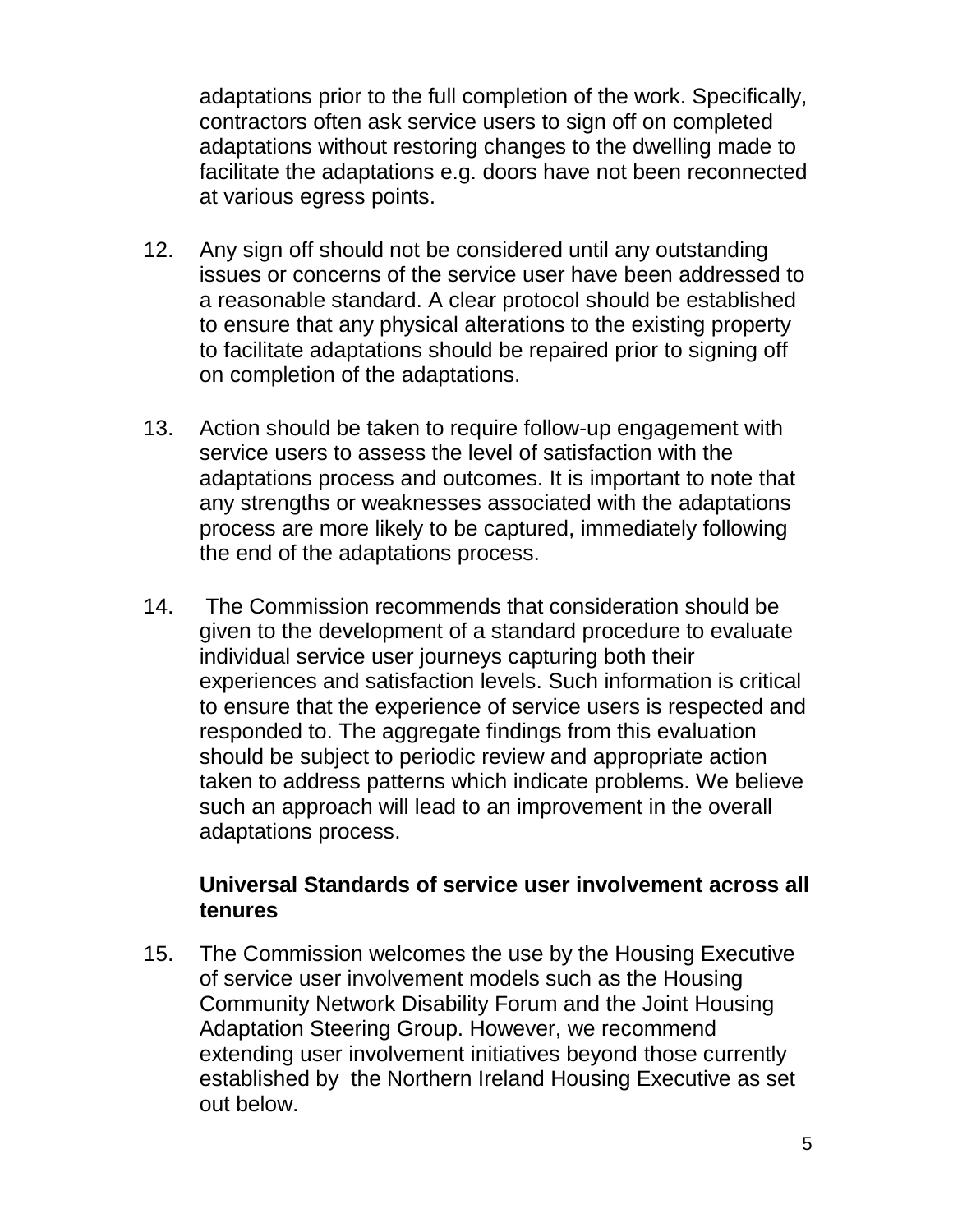- 16. We consider that the development of service user involvement models requires a more comprehensive and joined up approach involving the Northern Ireland Housing Executive/the new Regional Housing Authority and the housing associations. It is likely that such an approach would ensure more effective and meaningful engagement with a greater number of service users and avoid the fragmentation of adaptation services.
- 17. Consideration should also be given to broadening service user involvement frameworks to include owner/occupiers in the private sector in receipt of the Disabled Facilities Grant.

#### **Lifetime Home Design Standards and Wheelchair Design Standard Housing**

18. Following advice from the former Built Environment Advisory Forum, a cross-sectoral expert panel (including disabled people) on the built environment, the Commission has called on Government to encourage the new build of Lifetime Standard Homes in the private housing sector alongside wheelchair housing since 2004. The Commission, therefore, strongly supports the recommendation to adopt the Lifetime Homes Standard Design across all housing tenures. We suggest that a similar approach is also adopted in relation to wheelchair standard housing with respect to new build dwellings.

#### **Pedestrian Environment and Accessible Community Infrastructure**

19. With respect to the wider principle of inclusive design, the Commission recommends that consideration should be given to the location of accessible housing provision, taking into account the accessibility of the pedestrian environment, community infrastructure and availability of access to goods, facilities and services.

#### **Rural Issues**

20. Further consideration is needed in relation to the needs of tenants living in rural areas. For example, there is a need for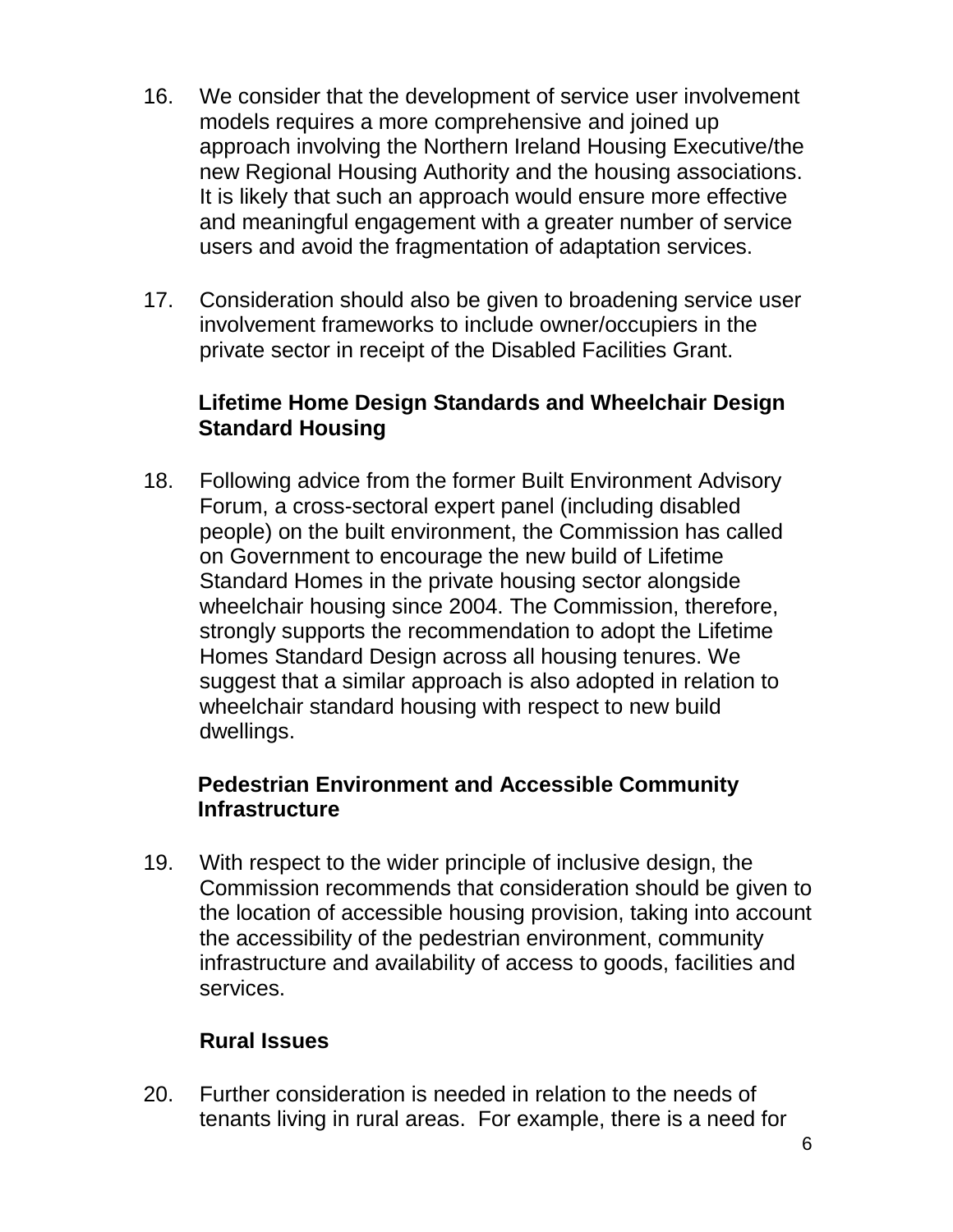greater recognition of the limited opportunities to transfer to more accessible housing, as a result of ties to the land and of the greater difficulty in accessing the care and maintenance services associated with adaptations services and for actions to address these issues.

### **Pre-fabricated Pods**

- 21. The Commission notes a range of issues and concerns highlighted by stakeholders at the Consultation Workshops:
	- it has been suggested that pre-fabricated pods cannot retain heat effectively. People with particular disabilities such as multiple sclerosis, spina bifida, cerebral palsy have particular heating requirements which cannot be met by such pods;
	- It is important that disabled people and service users generally are treated with dignity and respect, and that any adaptation of this nature not undermine their right to dignity. Pre-fabricated pods should be integrated into the design of the existing property, taking into account any aesthetic concerns the service user might have in relation to the existing environment. Such consideration would help to ensure that the service users are treated with dignity and respect, in line with the requirements of the preamble and Article 3(a) of the General Principles of the United Nations Convention on the Rights of Persons with Disabilities;
	- the need to develop a protocol around the disposal of prefabricated pods following the bereavement of a service user.

# **Option Appraisals**

22. Whilst the Commission believes there is merit in the use of an options appraisal we believe that this process should be time limited to ensure that the adaptations or transfer to a more suitable property takes place within a reasonable timeframe.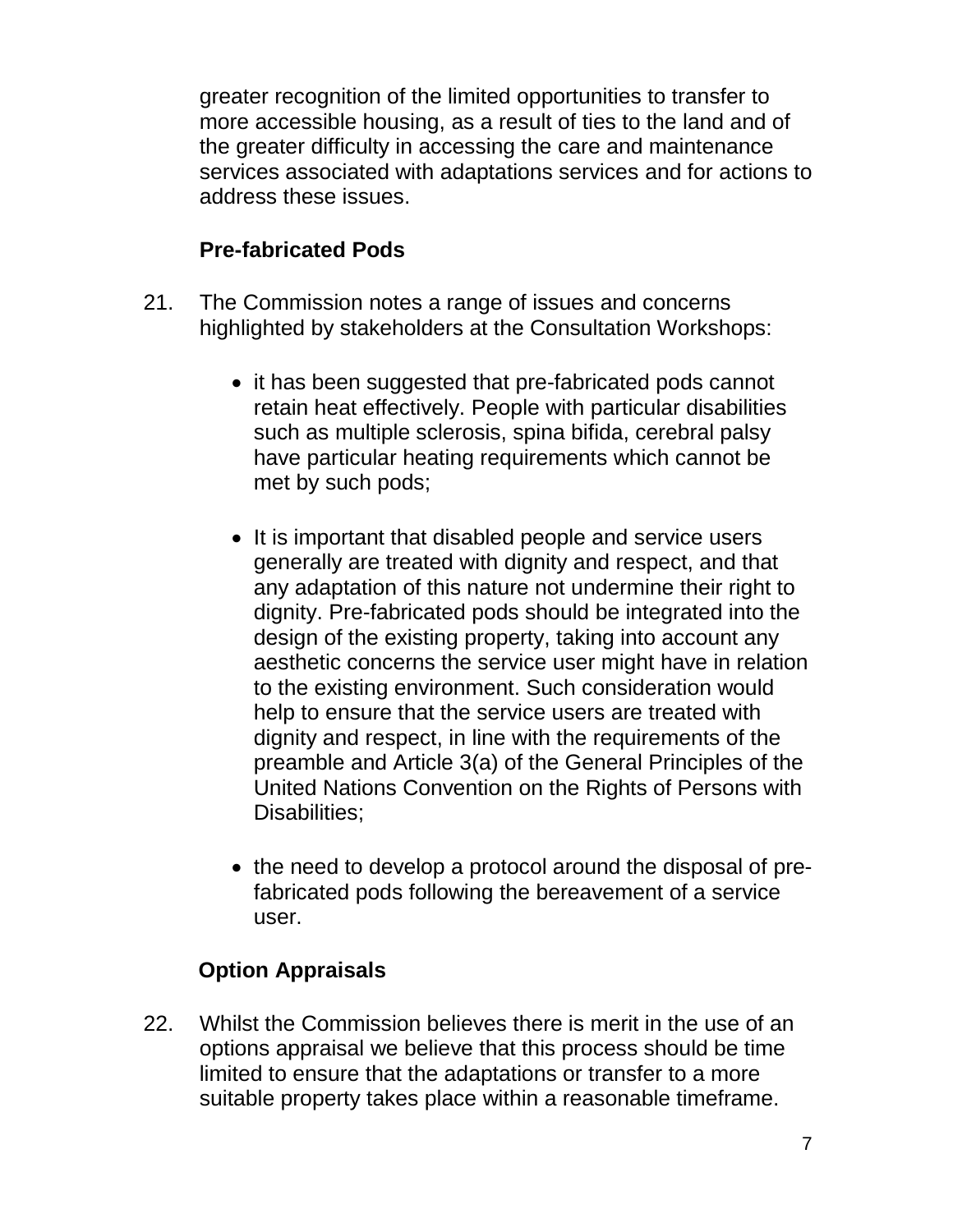Consultation workshop participants indicated that the current options appraisal process has resulted in tenants waiting for excessively long periods for appropriate adaptations.

23. The appraisal should include consideration of heating issues and the external environment associated with the property.

#### **Heating and Inclusive/Universal Design**

- 24. Feedback from the consultation workshops indicated that current heating arrangements associated with accessible housing i.e. the use of single radiators for bedrooms of a specific size, are not appropriate for people with specific types of disability. For example, people with Multiple Sclerosis or other neurological conditions and those with Cerebral Palsy require additional heat so as not to exacerbate the adverse effects of the impairment.
- 25. Inadequate heating undermines the broader principle of accessible and inclusive design. The Commission recommends that regulations regarding heating arrangements for accessible housing should be amended to cater for specific disabilities, so that if identified as a need, double radiators or additional heating measures can be provided in the interest of the health and well being of the service user.

#### **Multiple Identity Issues**

- 26. There is a need to consider adaptation requirements on a pan disability basis beyond the emphasis on physical disability e.g. the needs of those with visual impairments and people with learning disabilities.
- 27. The UNCRPD highlights the fact that disabled people, on account of their multiple identities, are subject to multiple or aggravated forms of discrimination on the basis of race, colour, sex, language, religion, political or other opinion, national, ethnic, indigenous, or social origin, property, birth, age or other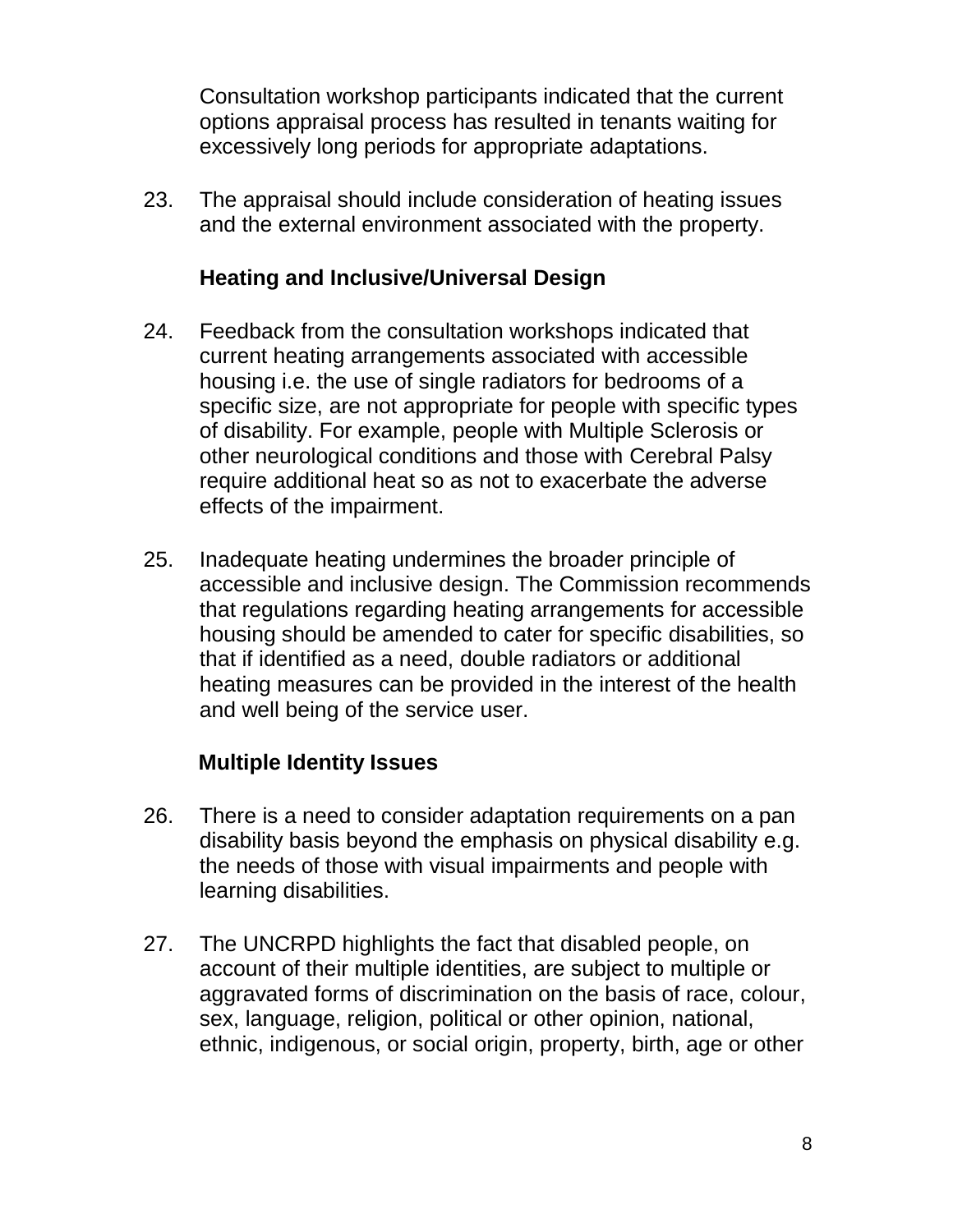status (e.g. sexual orientation) $3$ .

# **Legislation and Tenants Rights in the UK**

- 28. The Commission welcomes the clarification provided in respect of the legislative right of disabled social housing tenants in Northern Ireland to access funding for essential housing adaptations. However, we agree with the analysis set out in the consultation paper that this is best achieved through current funding streams delivered by the Northern Ireland Housing Executive and the housing associations.
- 29. We note the default legislative option in England and Wales for funding social housing through the Disabled Facilities Grant but would agree with NIHE that the current funding arrangements in Northern Ireland would appear less bureaucratic and more cost-effective.
- 30. The Commission notes the ceiling of £50,000 in respect of Disabled Facilities Grant for private sector housing adaptations. We are of the view that disabled and older tenants requiring adaptations should be treated equally, regardless of tenure. It is also important to note that many older people living in the private sector are likely to be asset rich but cash poor and therefore the option of moving to an alternative property should only be considered as a last resort.
- 31. The Regulatory Reform (Housing Assistance) (England and Wales) Order 2002 empowers public authorities to consider forms of discretionary financial assistance, without affecting the tenant's right to a mandatory Disabled Facilities Grant. The consultation paper highlights the fact that there is no equivalent legislation of this type in Northern Ireland.
- 32. We recommend that further analysis is undertaken to assess the value of similar legislation in Northern Ireland to enable provision of additional financial assistance to disabled and older tenants living in the private sector.

<sup>&</sup>lt;u>a</u><br><sup>3</sup> Preamble, paragraph (p).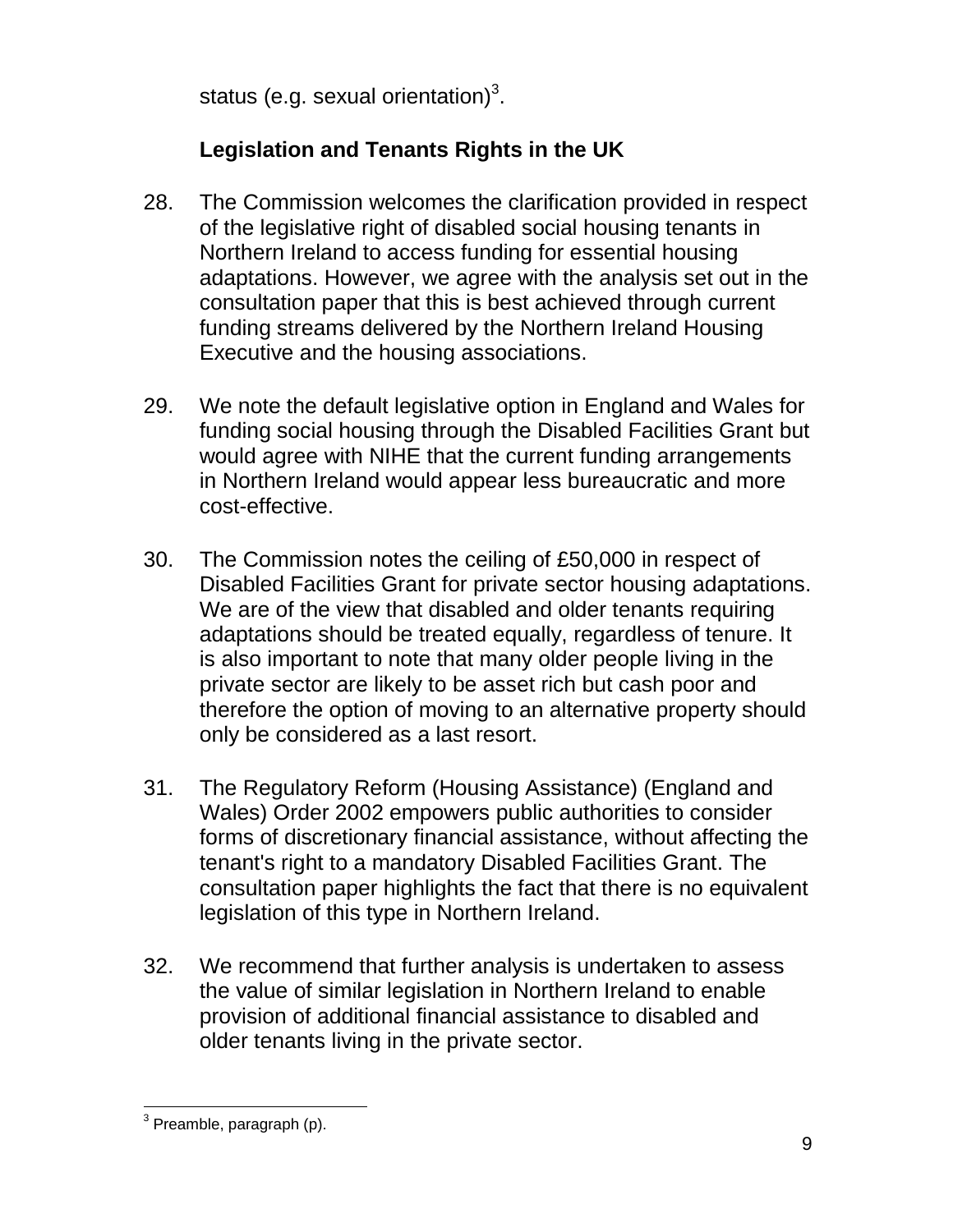### **Accessible Information and Promotion of Choices/Options**

33. We are aware of the feedback from a number of the consultation workshops of the need for accessible information on the range of available options for adaptations. Such information should include the options for minor adaptations which do not require the intervention of occupational therapists or any significant third party statutory intervention or authorisation.

### **Procurement Practices**

34. Consideration should be given within the Review to the standardisation of procurement practices across all tenures. Consideration needs to be given as to what measures can be taken to promote equality of opportunity through the standardisation of procurement practices across all tenures. The Commission recommends that the Department take into account the Commission's Guidance on Public Sector Procurement, produced in conjunction with the Department of Finance and Personnel<sup>4</sup>.

#### **Differences between Disability Equality Law in Northern Ireland and Great Britain**

#### **Duties from the Disability Discrimination Act 1995 Amended by the Disability Discrimination (Northern Ireland) Order 2006 and the Equality Act 2010 in GB**

- 35. The consultation paper states that on reviewing the Commission's guidance on the Disability Discrimination Act as amended by the Disability Discrimination (Northern Ireland) Order 2006 that there is now some variance in guidance for social landlords which would require an Equality Commission update.
- 36. In April 2010, the Equality Act 2010 was passed in Great Britain

 $\overline{\phantom{a}}$ 4 Equality Commission for Northern Ireland (2008): *Equality of Opportunity and Sustainable Development in Public Sector Procurement Central Procurement Directive*. Available at: www.equalityni.org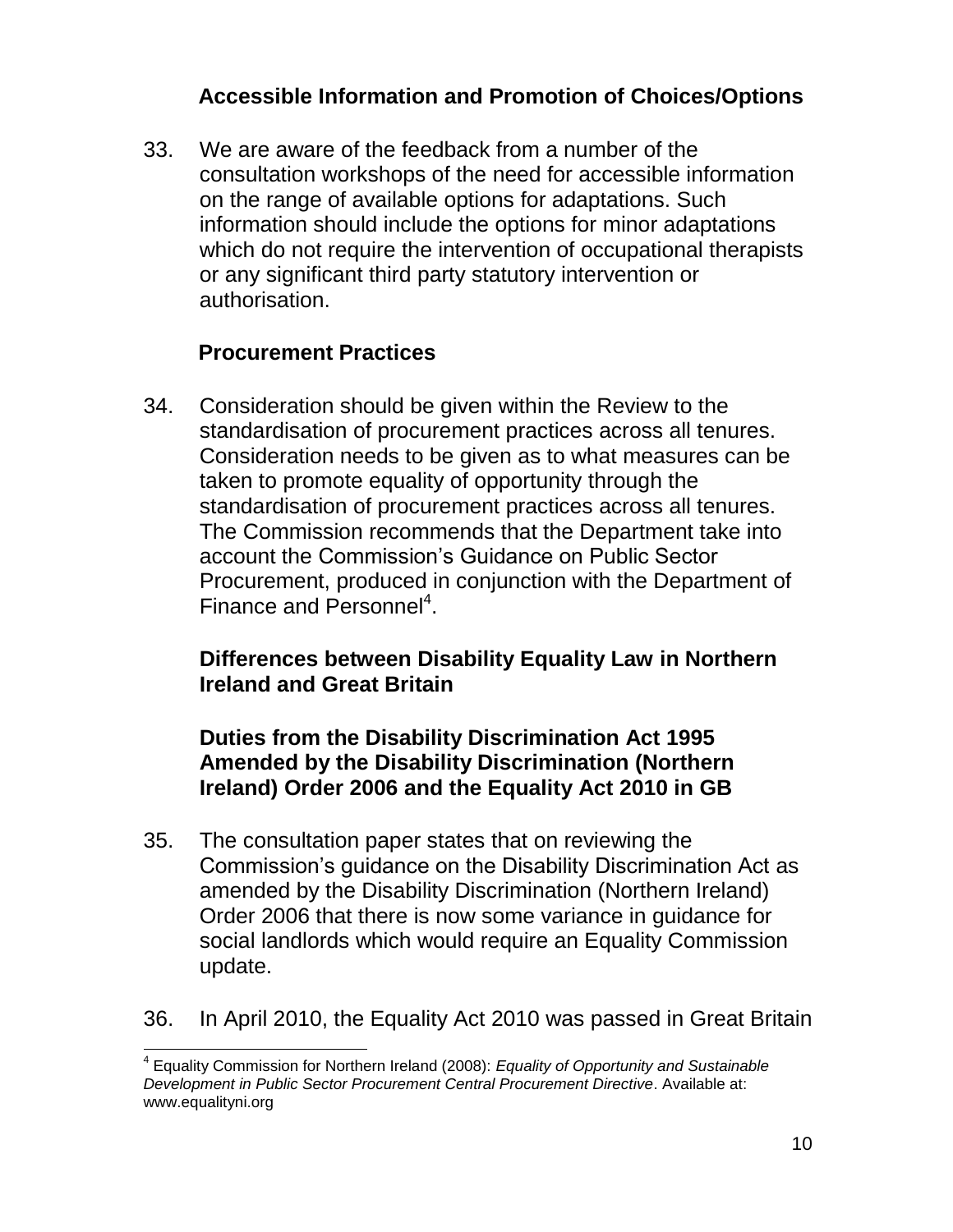(GB). The provisions of this Act only apply in GB and are not included in Northern Ireland legislation.

- 37. With respect to this Review we wish to clarify that the 2010 Act provides additional rights for disabled tenants in GB in relation to the making of reasonable adjustments for common parts (such as hallways and stairs inside a block of flats) associated with their place of residence.
- 38. However, under current disability equality legislation in Northern Ireland, landlords are not required to make disability related alterations to the physical features of common parts of let residential premises even if they are reasonable to make and paid for by the disabled tenant.
- 39. The Commission has recommended that disabled people be given the same additional protection as described above to reflect the changes to the 2010 Act in GB. Our proposals for legislative reform of disability equality legislation $5$  are currently under consideration by the Northern Ireland Executive.
- 40. The recommended changes would require landlords to follow a specific process if a disabled tenant requests an adjustment to a physical feature in a common part of residential premises, in circumstances where the physical feature puts the disabled tenant at a substantial disadvantage. This includes a consultation process with others affected by the change, which must be carried out within a reasonable period following the request being made.

### **Allocation of Resources**

41. We are conscious of the constraints on budgets as a consequence of the current economic climate. However, when considering the costs of adaptations it is important to evaluate the economic and social benefits to disabled people as well as the costs and benefits to housing providers, as illustrated in the cost benefit analysis set out in the consultation paper.

 $\overline{a}$ 5 Equality Commission for Northern Ireland (March 2012): *Strengthening Protection for Disabled People – Proposals for Reform – Full Report.*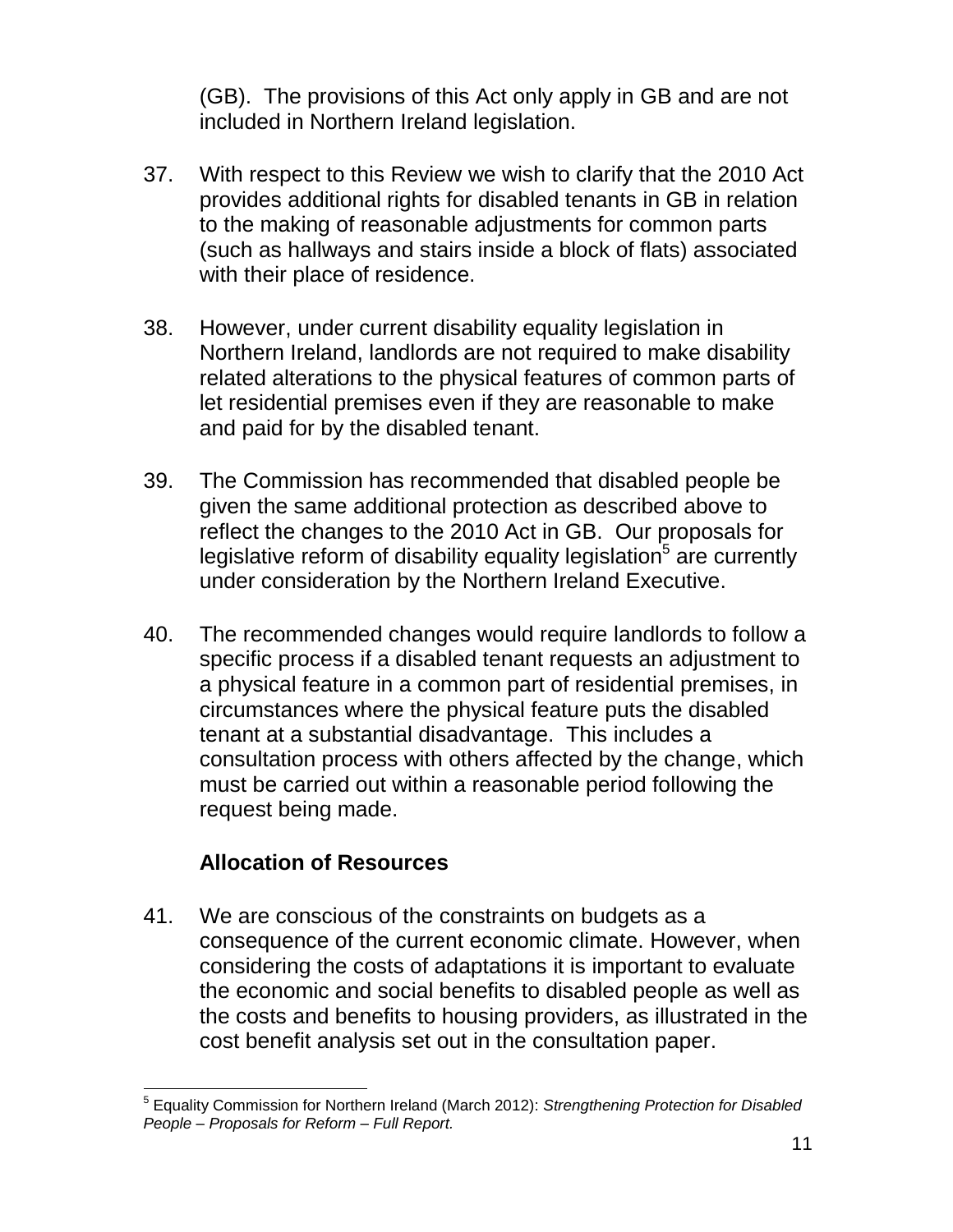42. Article 4 (2), General Obligations, of the UNCRPD, with regard to economic, social and cultural rights, directs public authorities and state funded agencies to 'take measures to the maximum of available resources with a view to achieving progressively the full realisation of these rights'. Inadequate funding or poorly targeted resourcing will likely lead to a failure to fulfill Convention rights.

# **Disability Equality and Awareness Training**

43. The Commission welcomes the consideration given to disability equality and awareness training for contractors involved in the adaptations process. This training should also be provided to frontline staff and contractors who deliver standard maintenance and repairs to the properties housing disabled tenants.

# **Delivering on the Review – Action Plan**

44. In taking forward the recommendations and issues identified in this Review it is important that any action plan includes measures which are specific, measurable, achievable, realistic and time bound, in order to deliver meaningful tangible outcomes for service users.

### **Other Matters**

# **Housing Allocation/Transfer Protocols**

- 45. The Commission is aware that disabled tenants within the social housing sector who have been transferred within tenure as a result of instances of hate crime or changing accessibility requirements, are not automatically granted adaptations to their property to meet their living requirements. The Commission recommends, therefore, that this Review gives consideration to the following recommendations:
	- disabled tenants living in accommodation which is not accessible should be awarded additional points for housing stress with regard to assessing need for housing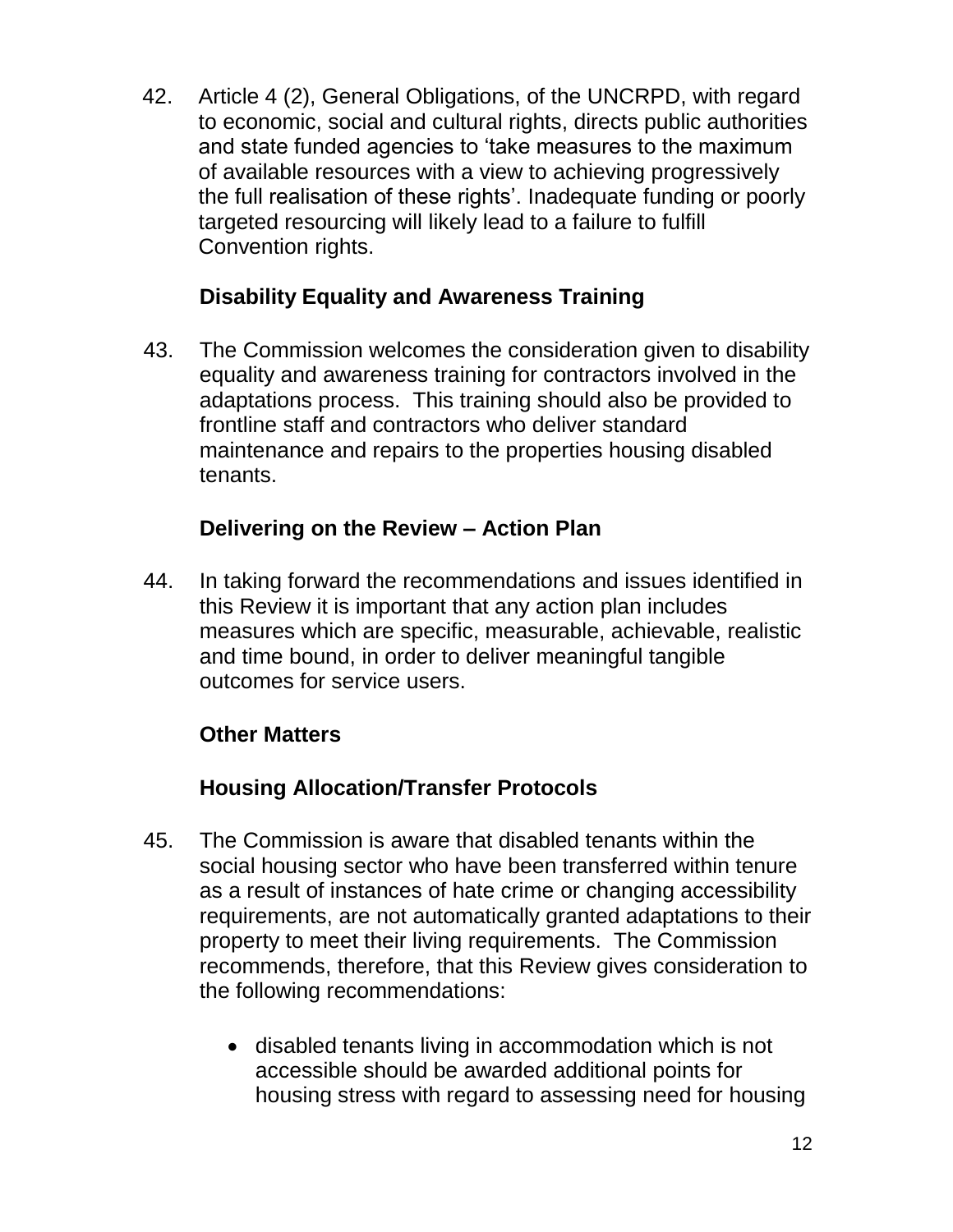adaptations and housing transfers within and across tenure;

- currently Northern Ireland Housing Executive tenants are given only two weeks to take up residence following acceptance of the property allocation. We recommend that this timeframe should be extended to consider the accessibility of the property (including adaptation requirements) prior to the take up of residency. We note that the Habinteg Housing Association property allocation process allows for up to two months prior to take up of residency.
- 46. We are aware of a number of cases of wheelchair users being allocated housing (in theory wheelchair standard), which did not provide accessible shower facilities.

For those tenants who are wheelchair users, allocation of wheelchair standard housing adaptations such as a wet room/accessible showers should be automatically included in the design of dwellings classed as wheelchair standard in order to achieve inclusive design.

### **Affordable Design Low Maintenance Principle**

47. Many accessible properties such as bungalows have gardens included as part of the property, and during the spring/summer season require care and maintenance. Care and maintenance can be costly if, as a result of disability, the tenant is unable to maintain their garden without assistance. Disabled tenants should be provided with the option of low maintenance, alternatives, such as a cemented or stoned covered garden.

### **Occupational Therapy Housing Specialists**

48. We would suggest that consideration could be given to the viability of providing a dedicated housing occupational therapist in each HSC Trust area to work alongside housing providers in order to ensure a high standard of specialist knowledge of housing adaptations issues. We are aware that occupational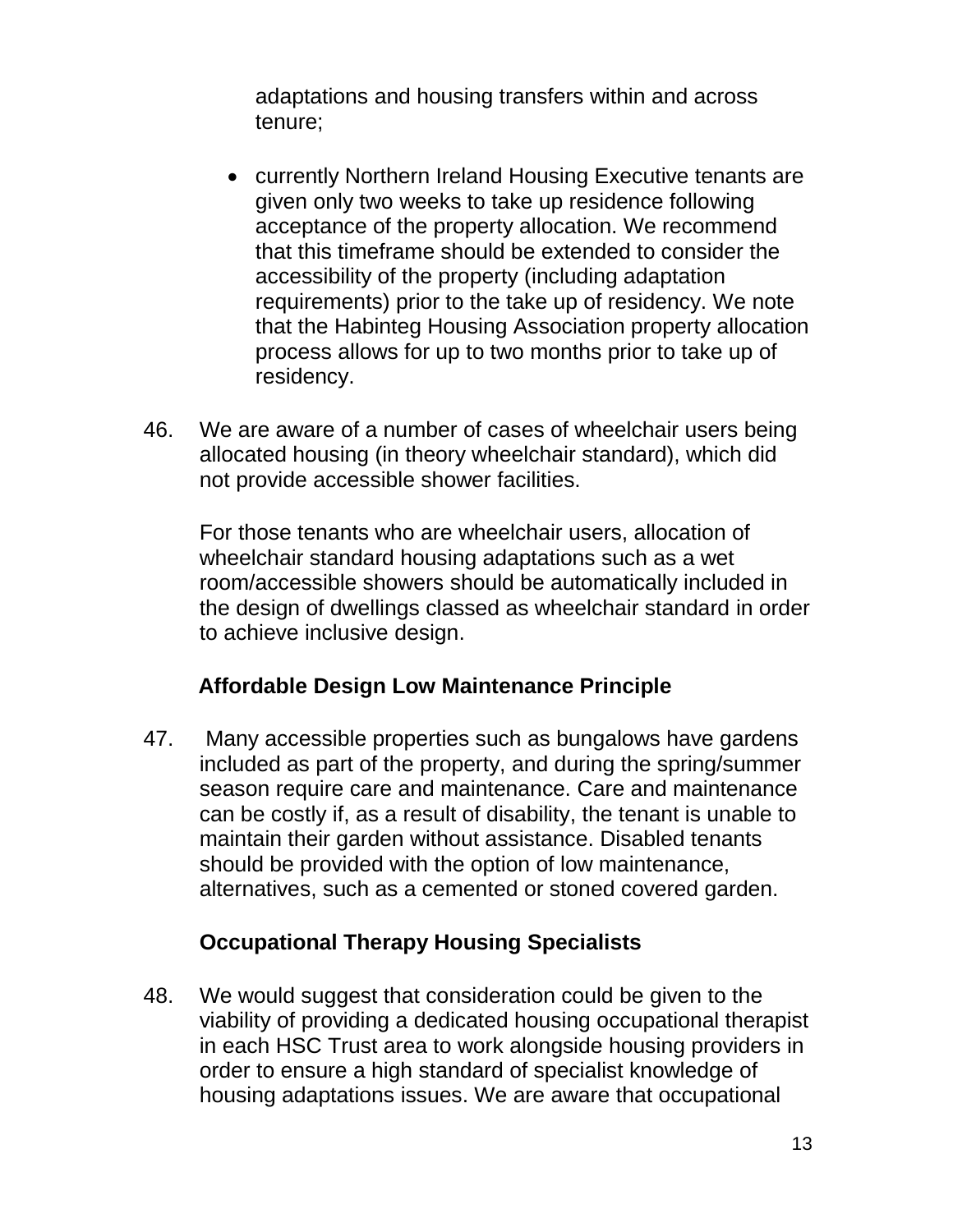therapists face competing demands on their time in relation to other responsibilities relating to healthcare services. Provision of a dedicated occupational therapist to work alongside housing providers would enhance the efficiency of adaptations services resulting in less disruption to the daily lives of service users and reduce long waiting lists.

- 49. We are aware that the NIHE has acknowledged, through the presentation at the consultation workshops, which highlights the fact that there are 50,000 new referrals to adaptations services every year, though only 200 qualified community occupational therapists to deal with this growing demand.
- 50. We also note that the use of dedicated housing occupational therapists is standard practice in England, Scotland and Wales where local authorities take into account the health, social care and housing needs of service users. The effectiveness of this joined-up approach further emphasises the need for a joined up approach to the development and delivery of adaptations services in Northern Ireland.

### **Conclusion**

- 51. The Commission welcomes the substance of the Review and, in particular, the emphasis given to service user involvement and to consideration of the UN Convention on the Rights of Persons with Disabilities. Nonetheless, we recommend that further consideration should be given to the following issues:
	- the need to develop service user involvement models across all tenures in the context of partnership working between the Northern Ireland Housing Executive/new regional housing authority and the housing associations;
	- the need for the views of the individual service users to be included in monitoring of adaptations services;
	- the need for option appraisals to be time bound;
	- the need for further measures to promote Lifetime Home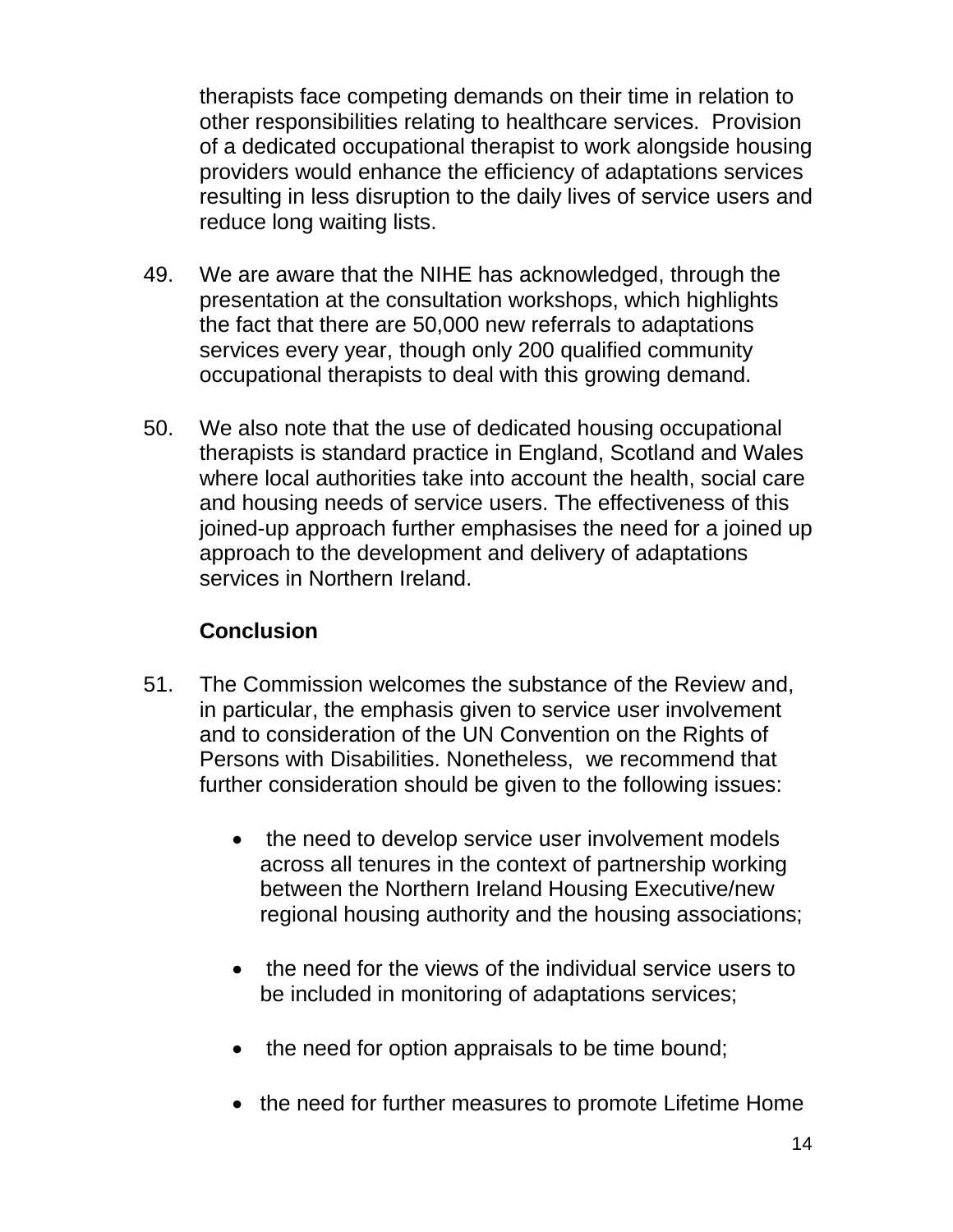Standards Design and wheelchair standard design in new build dwellings across all tenures;

- the need to allocate the adequately resource adaptation services across all tenures, including the option to legislate in respect of provision of additional support for service users in receipt of the Disabled Facilities Grant;
- the need for any action plan following on from the Review should be outcome focused setting out key targets, timeframes and associated performance indicators for the revised housing adaptations service;
- the need to establish good practice standards in all key areas of adaptations services, including procurement, service user involvement, allocation of resources, and information provision;
- the need to give greater consideration of the multiple identities of service users and the broader pan-disability issues.

**Legal, Policy and Research Division May 2013**